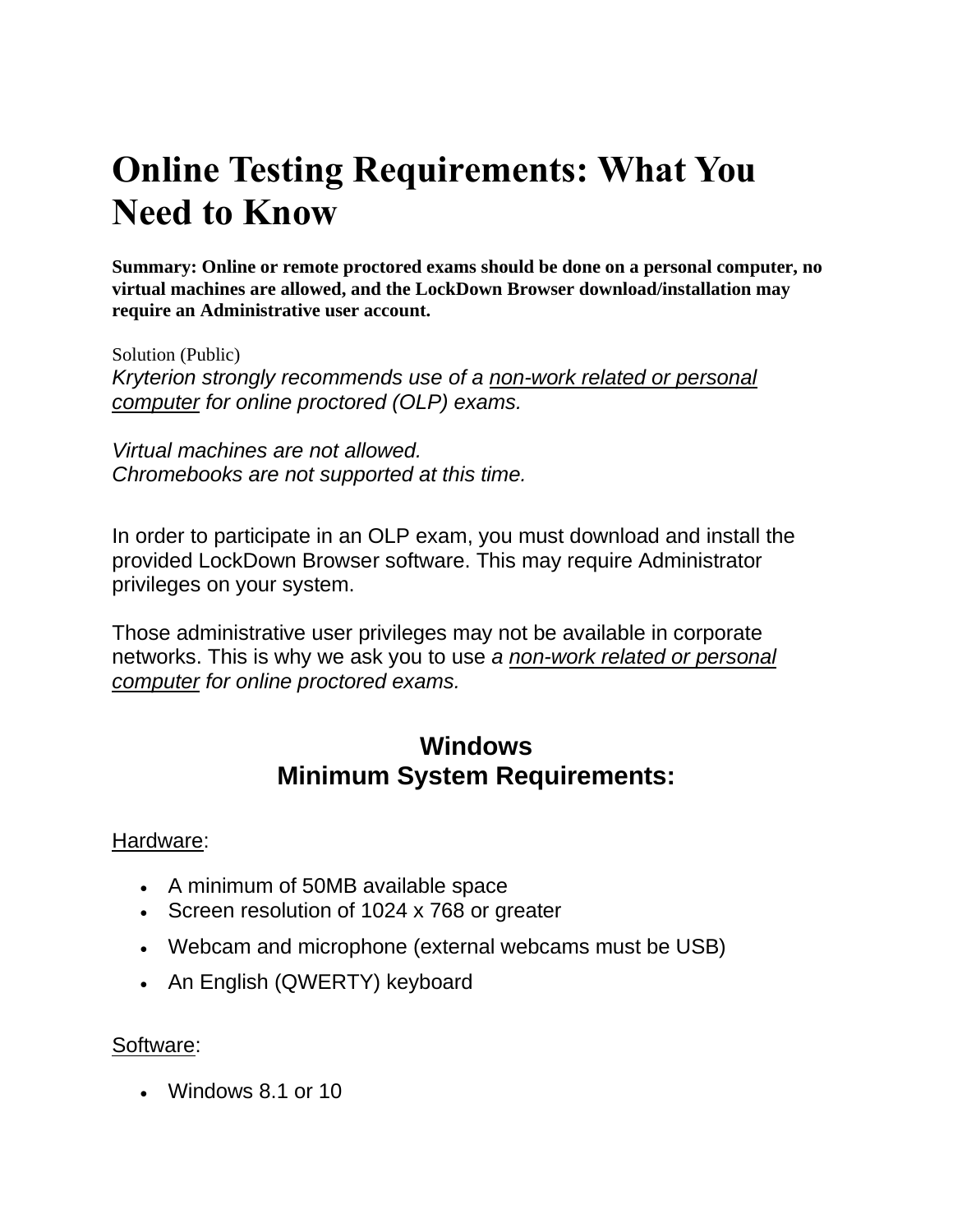- Windows 11
- The latest version of Google Chrome or Firefox

# **Macintosh Minimum System Requirements:**

#### Hardware**:**

- A minimum of 50MB available space
- Screen resolution of 1024 x 768 or greater
- Webcam and microphone (external webcams must be USB)
- An English (QWERTY) keyboard

#### Software:

- High Sierra
- Mojave
- Catalina
- Big Sur (Latest Version)
- Monterey (Latest Version)
- The latest version of Safari, Google Chrome, or Firefox

# **Additional Considerations:**

Kryterion highly recommends disabling all software that can interfere with your online proctored exam. This includes, but is not limited to, pop-up blockers, antivirus software, firewalls, VMWare/Bootcamp, Skype, Photobooth and TeamViewer.

## **Internet Connection Requirements**:

- Minimum Download: 1.0 Mbps
- Minimum Upload: 1.0 Mbps
- Your system's download speed should equal or exceed the upload speed for optimal operation. If it doesn't, reboot your modem and router.
- Ping should be under 200ms
- Jitter should be under 50ms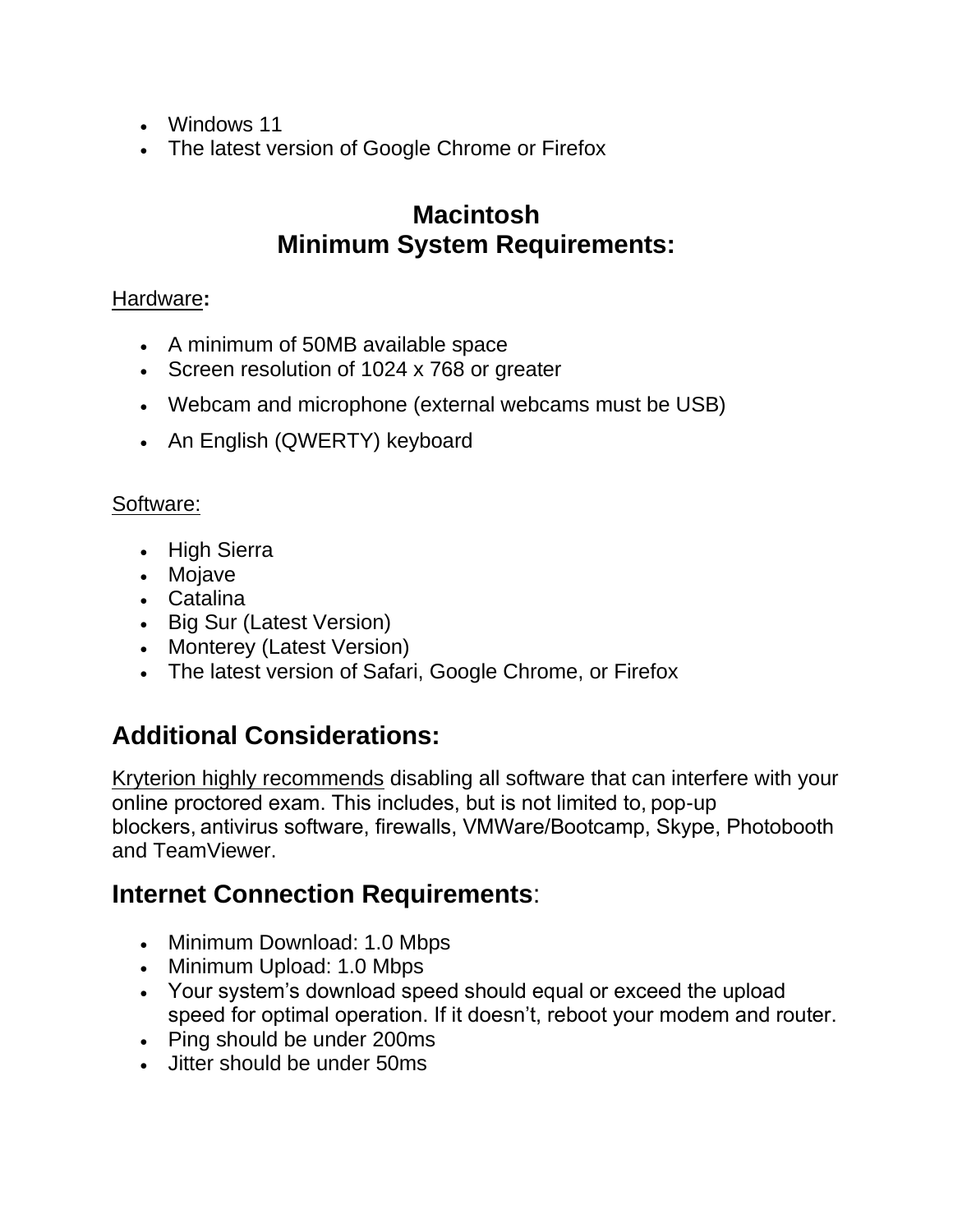\***Before downloading the LockDown Browser, Kryterion urges you to test your equipment at: [www.KryterionOnline.com/SystemCheck](http://www.kryteriononline.com/systemcheck)**

# **How to Install Sentinel Secure**

Solution (Public)

#### **Security Considerations**

Kryterion strongly recommends disabling all software that can interfere with your online proctored (OLP) exam. This includes, but is not limited to, pop-up blockers, antivirus software, firewalls, VMWare/Bootcamp, Skype, Photobooth and TeamViewer.

If your security software lets you "allow" Sentinel, you may still find it necessary to disable it and other programs in order to launch Sentinel successfully. Ask your system administrator for help in managing your system settings, if you need it.

*After you complete your exam, you are responsible for re-enabling previously disabled programs.*

#### **Before You Install Sentinel**

Uninstall existing versions of Sentinel:

- Web Sentinel
- Sentinel Secure
- Kryterion Sentinel
- Sentinel

#### **In Windows…**

- Click on Start/Windows, go to Control Panel
- Find and select Programs > Uninstall a Program.
- Right-click each Sentinel listing and select Uninstall.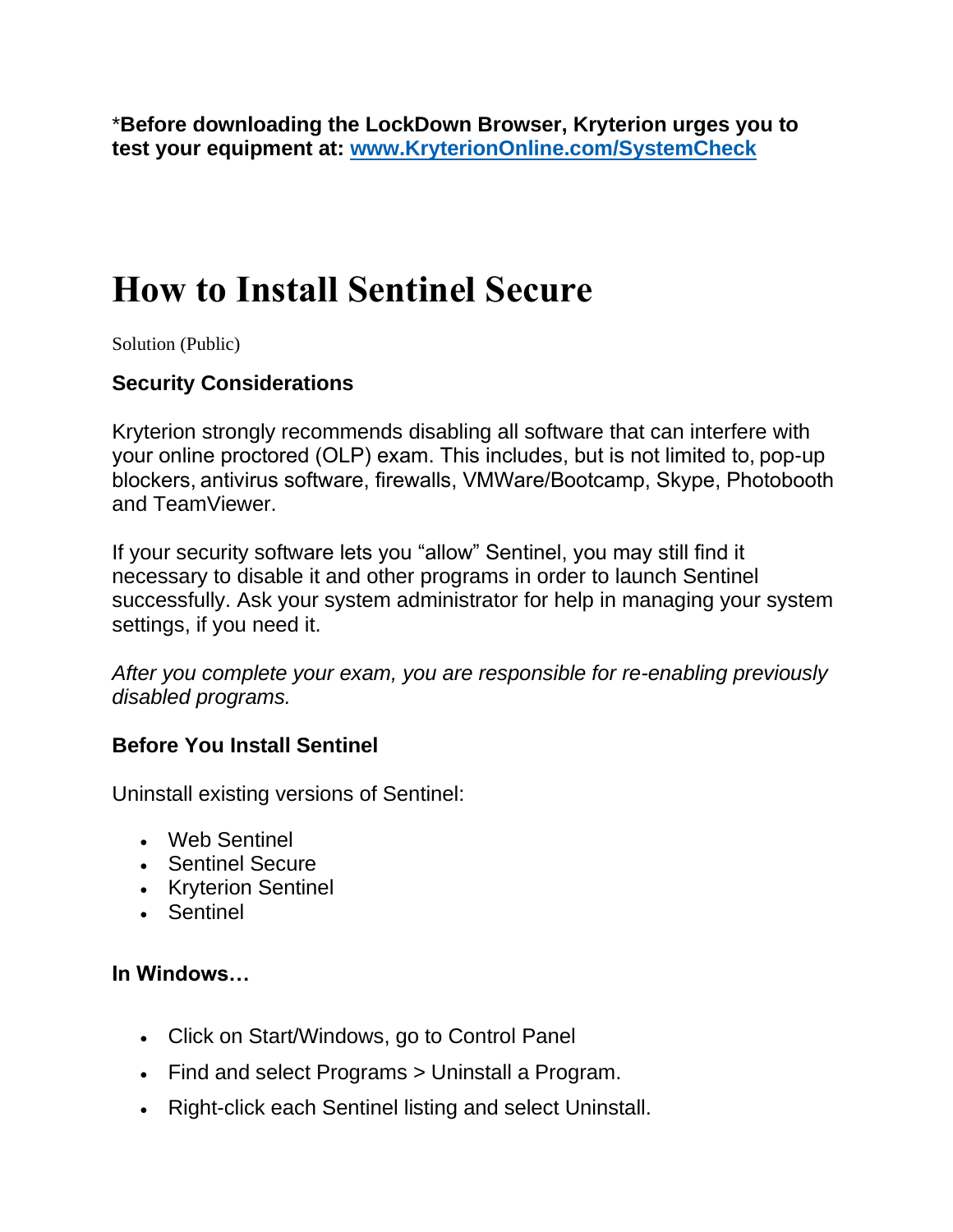#### **In MAC OS…**

- Open Finder
- Open the Applications folder; locate the program
- Click and drag it to the trash can
- Right-click the trash can and choose Empty Trash

#### **Install Sentinel Secure in Windows**

1. Log in to your system as an Administrator.

2. Close all open applications and log into your Webassessor account.

3. Click the **My Assessments** tab, then click the Install Sentinel button. Note: Some test sponsors require you to enroll in an exam in order to enable the Install Sentinel button.

4. If your browser is…

- Internet Explorer, click Run.
- Chrome, click Setup.exe.
- Firefox, click Save File. After Setup.exe downloads, double-click it.

5. The *Do you want to allow this app to make changes to your device?* dialog appears. Click Yes.

6. After the Sentinel Secure Setup appears, click Next.

7. Read and accept the terms of the End-User License Agreement. Then click Next.

8. Click Install and Finish.

#### **Install Sentinel Secure in Mac OS**

- 1. Log in to your system as an Administrator.
- 2. Close all open applications and log into your Webassessor account.
- 3. Click the My Assessments tab, then click the Install Sentinel button.
- 4. If your browser is…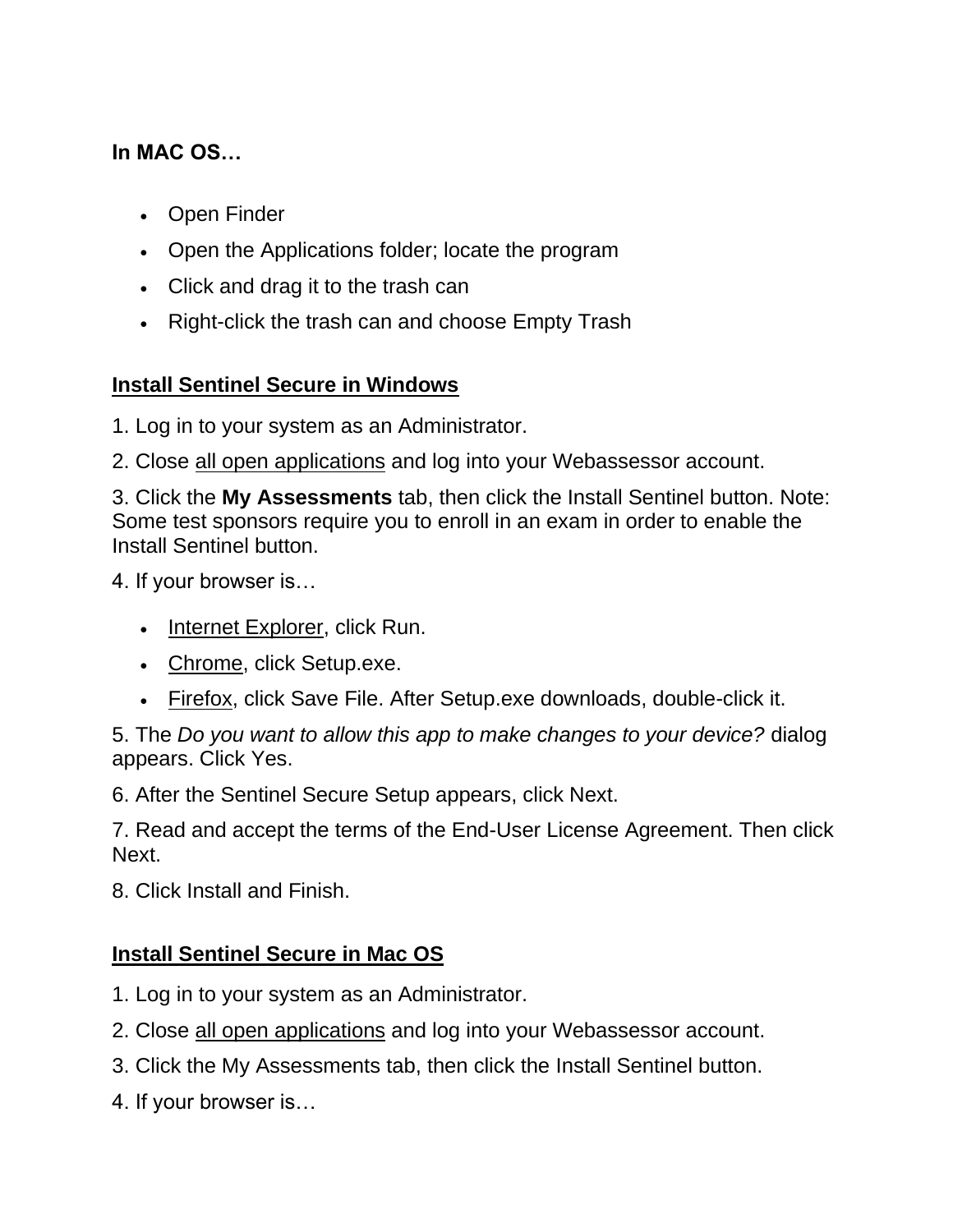- Safari, installation should begin automatically. If not, double-click the Sentinel Secure package.
- Firefox, select "Save." After Setup.exe downloads, double-click it.
- Chrome, click Download SentinelSecure.pkg.

5. The *Welcome to the Sentinel Installer* dialog opens. Click Continue.

6. Click Install.

7. Note: Your system may require you to enter your Administrator password before installation. Afterward, click Install Sentinel. Then click Close.

# **Create A Biometric Profile / Enroll in Biometrics**

Solution (Public)

Biometric "markers" are unique but measurable characteristics used to confirm your identity digitally. Examples include fingerprints and facial measurements.

Your test sponsor may need you to confirm your identity using one or both of these Biometric tools: keystroke verification (i.e., typing style) and facial recognition.

If so, you must create a Biometric profile. Then, just before you start your exam, you must demonstrate that your current biometrics match the original profile. This allows the exam to proceed.

Close all other applications/webpages to which your webcam is streaming before creating your Biometric profile.

#### **Don't miss this video!**

Please view our *[Tips for Successfully Taking and Matching Your Biometric](https://www.youtube.com/watch?v=wv3Rph2FJxw)  [Photo](https://www.youtube.com/watch?v=wv3Rph2FJxw)* video! This two-minute best practices video can save you time and frustration later.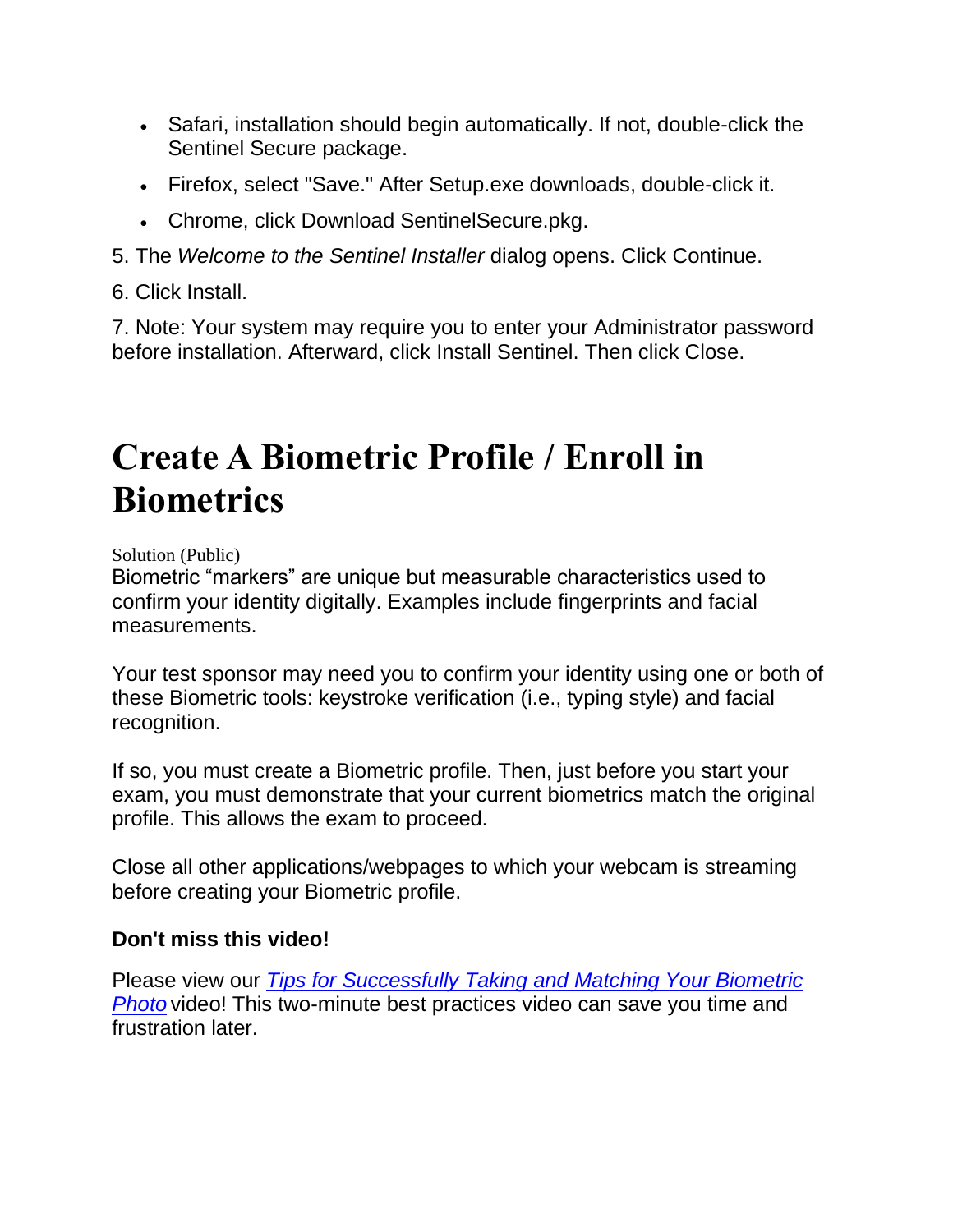#### **For best results...**

- Use the same computer for your Biometric enrollment as you will use to take your exam!
- Use a standard English-language QUERTY keyboard or access [Microsoft's Support Website for instructions on modifying your](https://support.microsoft.com/en-us/office/switch-between-languages-using-the-language-bar-1c2242c0-fe15-4bc3-99bc-535de6f4f258)  [keyboard.](https://support.microsoft.com/en-us/office/switch-between-languages-using-the-language-bar-1c2242c0-fe15-4bc3-99bc-535de6f4f258)
- Don't enter special characters (such as é).

### **To Get Started:**

- 1. Log in to your test sponsor's Webassessor portal.
- 2. Open the My Assessments page. Click the Enroll in Biometrics button.

3. Note: If it isn't there, that means you completed your Biometric profile earlier. You're done.



4. A *Do you want to allow this app to make changes to your device?* dialog appears in Window. Click Yes. Mac users see a similar option. phrased differently.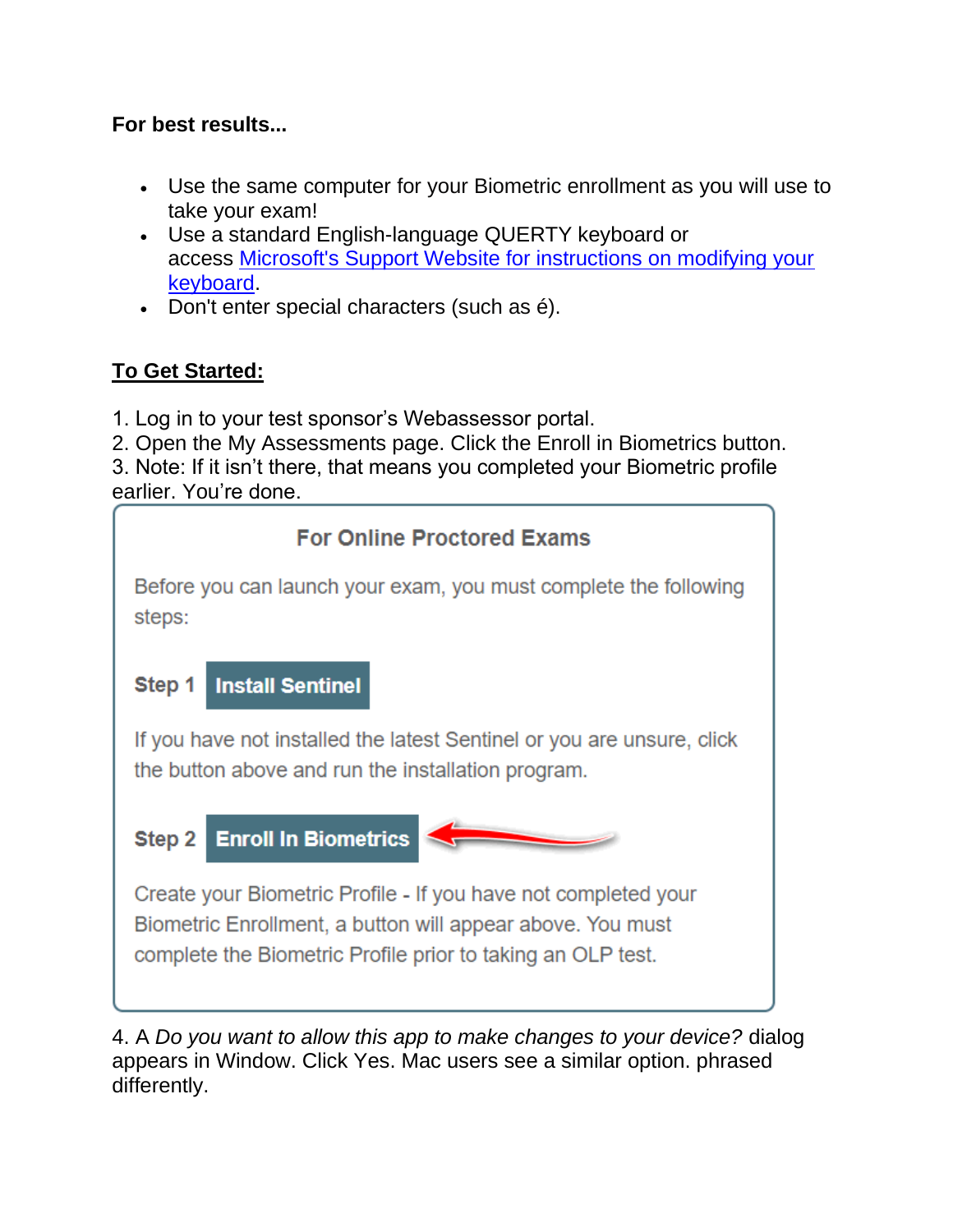5. Allow the application to load.

6. A Terms of Service screen opens. Read it, then click the Yes, I agree button.

7. You will be redirected to the Biometric Enrollment type that has been enabled by your Test Sponsor for your registered exam.

#### **Enable your Video Feed for Biometric Enrollment**

Webassessor will require access to your Integrated (built in) or External (USB) Camera in order to complete the Biometric Photo Enrollment process:

• To allow Webassessor access to your camera device, select **Allow** when prompted as shown below



• If your browser does not prompt you to **Allow** Webassessor to access your camera, you may manually toggle this setting by selecting the camera icon located at the top right corner of the URL address bar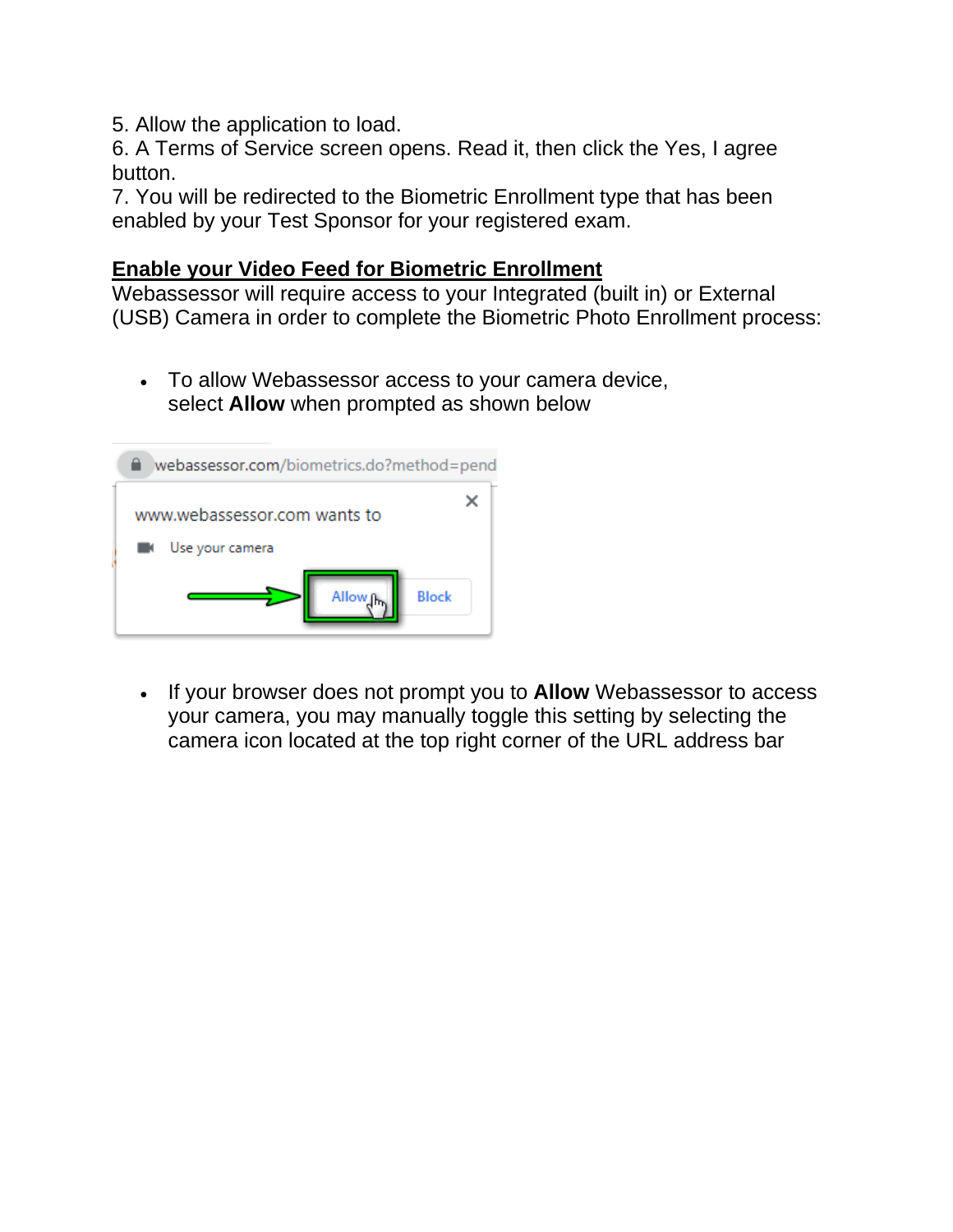

- Locate and select the **Arrow** associated to **[https://www.Webassessor.com.](https://www.webassessor.com/)**
- Then, locate and select the **Arrow** associated to the **Camera**
- Select **Allow**, now you may close the **Site Settings** tab on your web browser.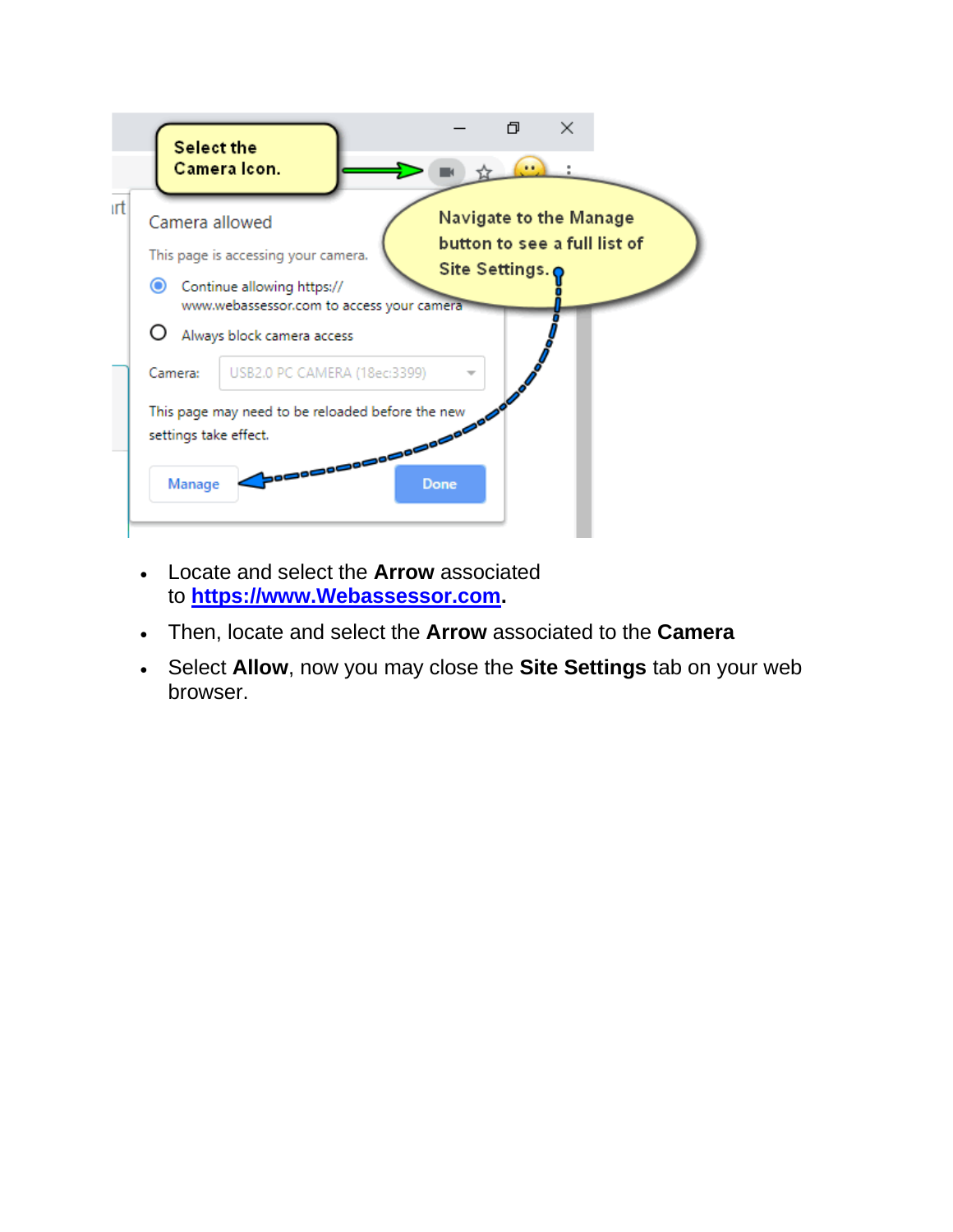|                                         |                                                                                      |                                                                  | O<br>$\times$<br>$\overline{\phantom{0}}$                              |
|-----------------------------------------|--------------------------------------------------------------------------------------|------------------------------------------------------------------|------------------------------------------------------------------------|
|                                         |                                                                                      |                                                                  | ÷<br>☆<br><b>CR</b>                                                    |
| Q Search settings                       |                                                                                      |                                                                  |                                                                        |
| $\leftarrow$<br>Camera                  | Q Search                                                                             | Q Search settings                                                |                                                                        |
| USB2.0 PC CAMERA (18ec:33 =             |                                                                                      | ← https://www.webassessor.com<br>Usage                           |                                                                        |
| Ask before accessing (recommended)      |                                                                                      | 183 B - 12 cookies                                               | Clear data                                                             |
| <b>Block</b>                            |                                                                                      | Permissions<br><b>Q</b> Location                                 | <b>Reset permissions</b><br>Ask (default)                              |
| No sites added                          | <b>Select the Arrow icon to open</b><br>the Site Settings displayed to<br>the right. | <b>E</b> K Camera<br><b>U</b> Microphone                         | Ask (default)<br>Ask (default)                                         |
| Allow                                   |                                                                                      | (4) Motion sensors<br>Notifications<br>▲                         | Allow (default)<br>Allow<br>Ask (default)                              |
| https://www.webassessor.com:443<br>7 kg | $\blacksquare$                                                                       | <> JavaScript                                                    | Ask (default)<br>Allow $\leftarrow$<br>Allow (default)<br><b>Block</b> |
| https://www.kryteriononline.com:443     | î<br>٠                                                                               | *<br>Flash<br>ш<br>Images                                        | <b>Block (default)</b><br>Allow (default)<br>$\check{}$                |
|                                         |                                                                                      | Pop-ups and redirects                                            | $\check{}$<br><b>Block</b> (default)                                   |
|                                         |                                                                                      | Ads<br>$\Box$<br>Block if site shows intrusive or misleading ads | $\check{}$<br><b>Block (default)</b>                                   |
|                                         |                                                                                      | ↓ Background sync<br><br>sound                                   | $\checkmark$<br>Allow (default)<br>Automatic (default)<br>$\check{}$   |
|                                         |                                                                                      | $\triangleq$ Automatic downloads                                 | Ask (default)<br>$\check{\phantom{a}}$                                 |
|                                         |                                                                                      | [11] MIDI devices                                                | Ask (default)<br>$\star$                                               |

• Finally, you will need to log out of your Webassessor Account and log back into your Webassessor account.

#### **If Keystroke Verification is required**

- A Keystroke Verification screen appears.
- Typing at your normal speed, enter your name (as displayed on screen) in the text box and hit the Enter key.
- Repeat this process until this screen display changes.

#### **If Facial Recognition is required**

- Sit directly in front of your webcam.
- Look directly at your own image on the screen.
- If you wear glasses, remove them.
- Avoid uneven lighting, low lighting, etc.
- Click the Start button.
- When the screen display changes, the Biometric profile is complete.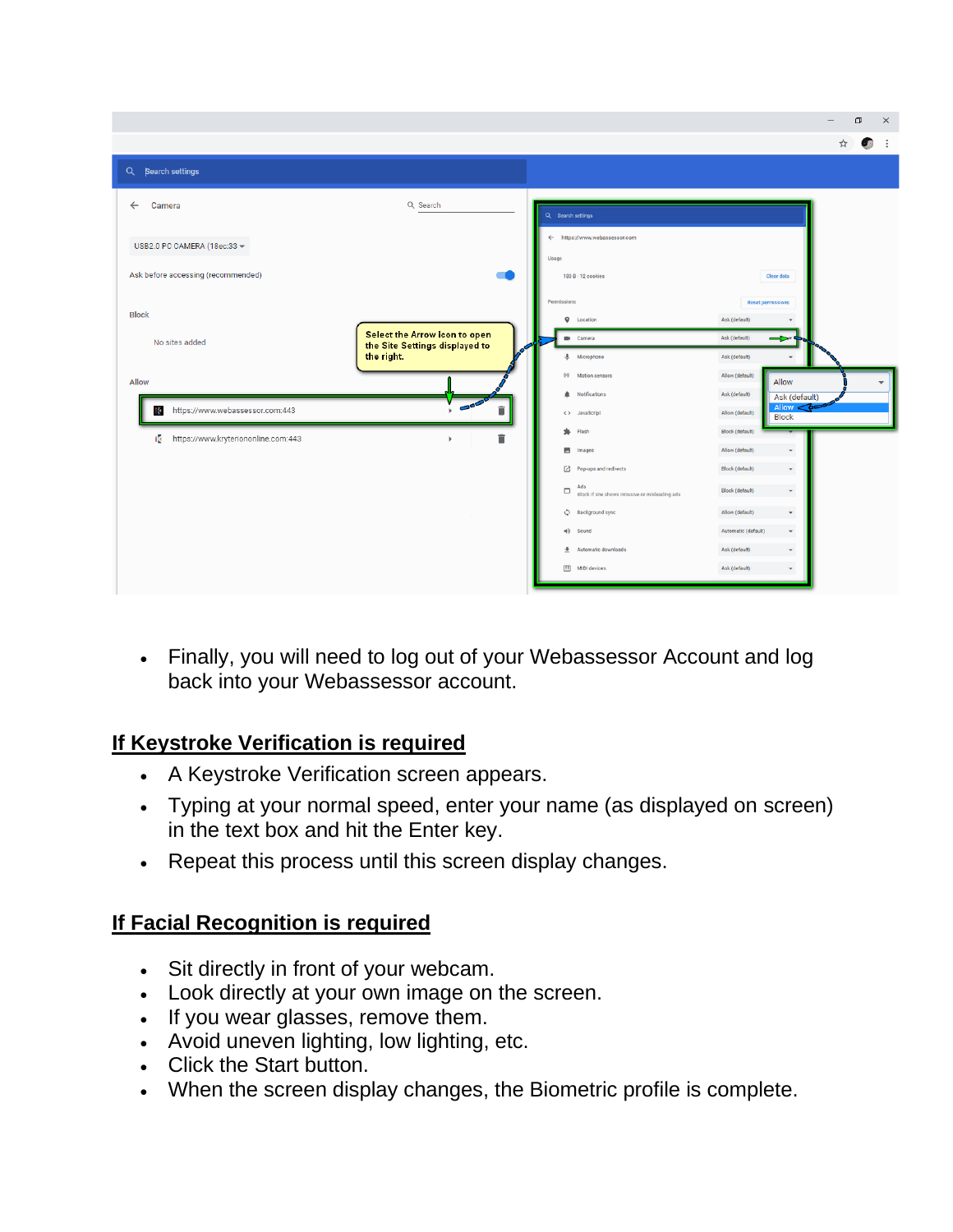For details about installing the Sentinel LockDown Browser, see How to Install [Sentinel Secure](https://kryterion.force.com/support/s/article/Installing-Sentinel-Secure?language=en_US)

For details about installing the Respondus LockDown Browser, see How to Install Respondus

*\*\*Not all test sponsors require Biometric Photo enrollment.\*\* \*\*Not all test sponsors require Keystroke authentication.\*\**

# **How to Launch an Online Proctored (OLP) Exam**

Solution (Public)

Click the **My Assessments** tab of your Webassessor account to view the associated screen. You will find your exam listed in the Scheduled Exams section.

The Launch button appears 10 minutes before the exam is scheduled to start and remains visible for 30 minutes, or until you click it to begin.

Once you have selected the Launch button, Webassessor will automatically log you out of your account for security reasons. Your Webassessor browser page will display the following: "You have launched an online proctored test and have been logged out of the system for security reasons."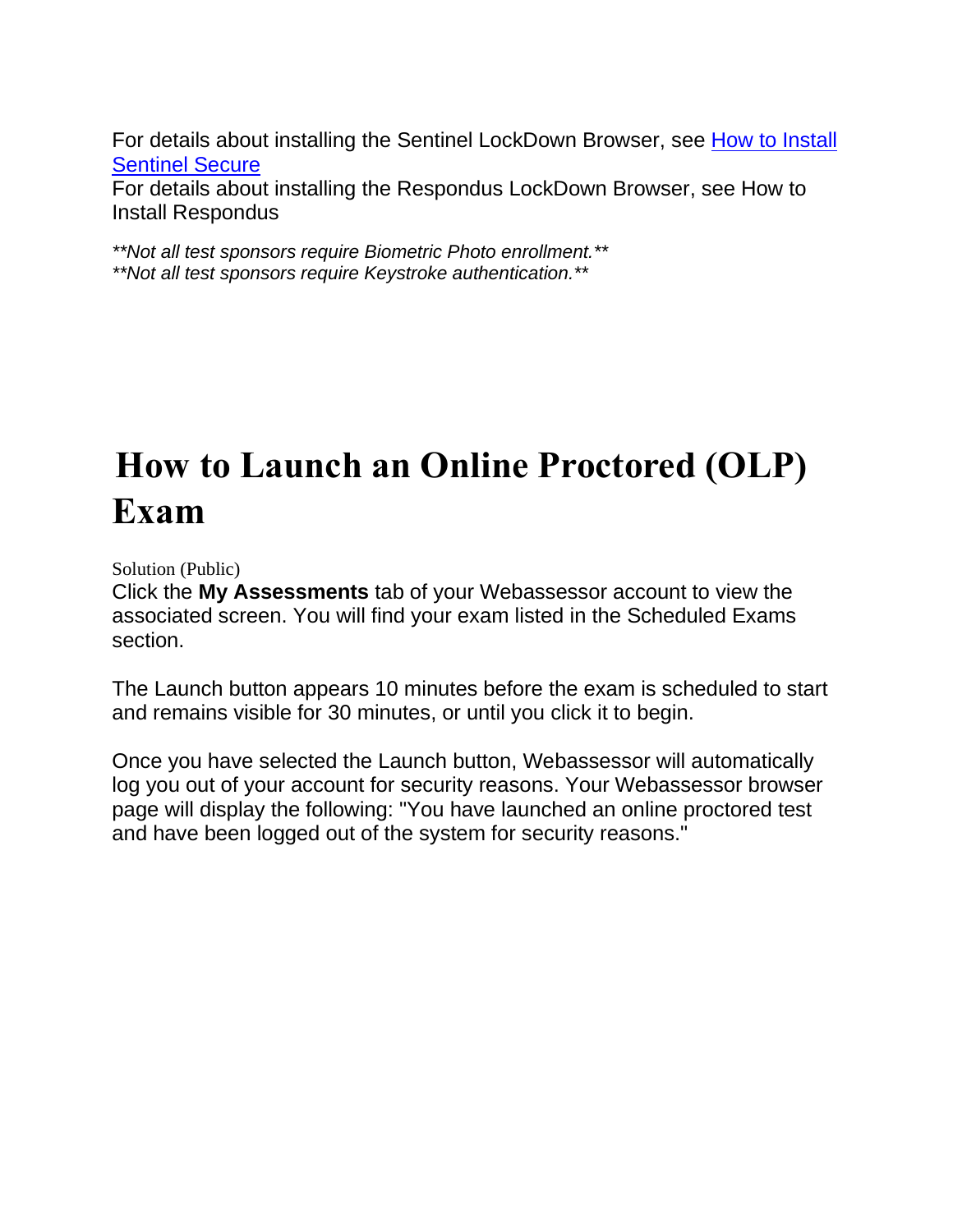

*Note*: All test candidates are recorded during the entire exam.

#### **Biometric Authentication**

Clicking the Launch button initiates a biometric factors verification process like the one you completed during enrollment.

#### If Facial Recognition is required

- Sit directly in front of your webcam. If you wear glasses, remove them. Avoid strong backlighting.
- Click the Start button.
- If the targeting display is red, adjust your position or the webcam until it turns green. The next step begins with a new screen.

#### If Keystroke Verification is required

- Use the same keyboard for this process that you used when enrolling to establish your keystroke rhythm.
- Type your name in the text box and press the Enter key as often as needed to match the typing rhythm defined when you initially enrolled. Once completed, the next step begins with a new screen.

### **Video Camera Preview Page and Camera Position**

After you complete biometric authentication, Webassessor displays a Video Camera Preview page.

• Use the live video display to adjust the location of your webcam.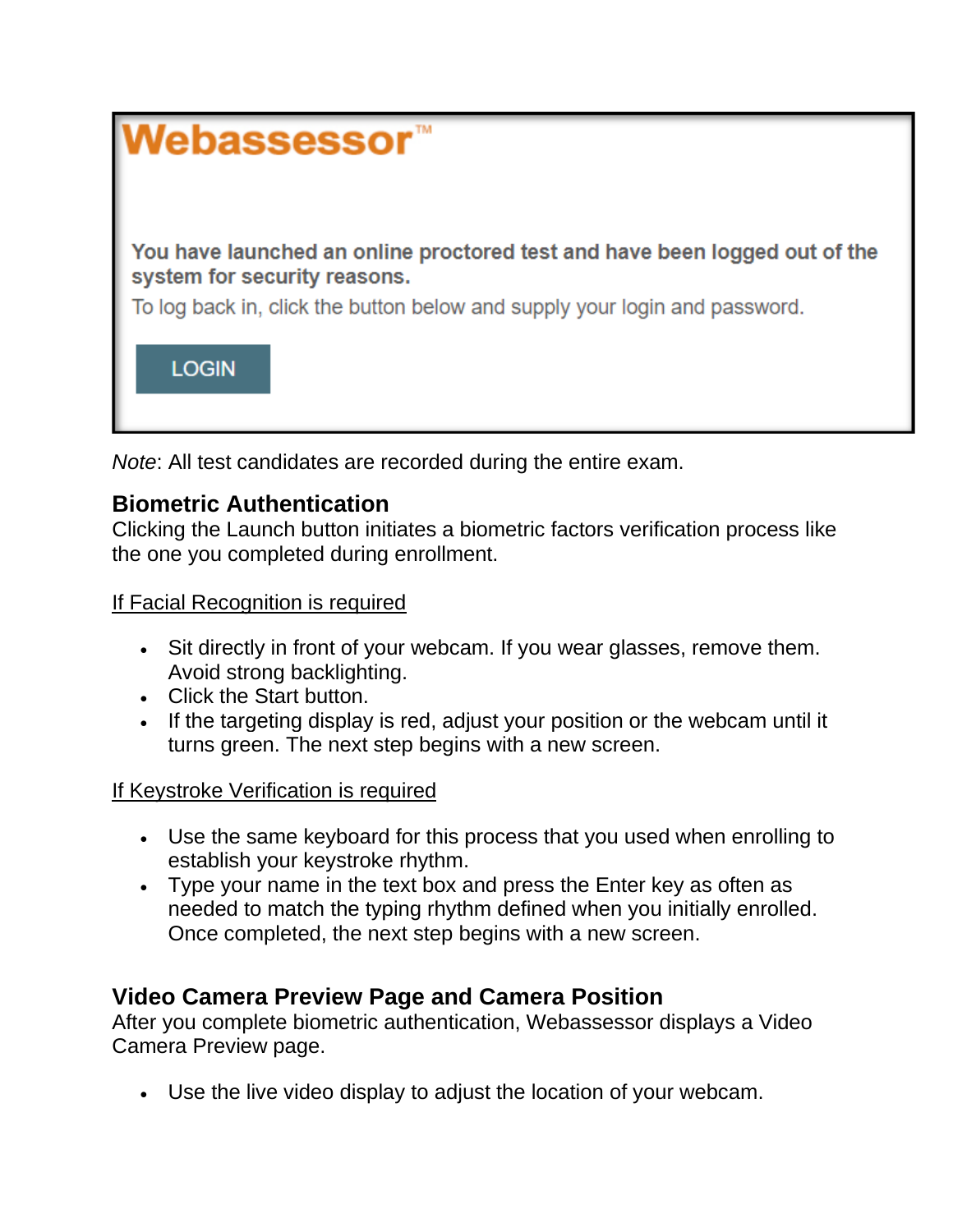- If your exam requires an external webcam (i.e., a stand-alone webcam), position it so the proctor can clearly see all required items. See: [What](https://kryterion.force.com/support/s/article/What-Cameras-and-Camera-Settings-are-Required-for-an-Online-Proctored-OLP-Exam)  [are the camera requirements?.](https://kryterion.force.com/support/s/article/What-Cameras-and-Camera-Settings-are-Required-for-an-Online-Proctored-OLP-Exam)
- Verify that your microphone is working.
- If test aids are allowed, place them in view of the camera before clicking *I'm Ready, begin the exam*. They must remain in view until you complete the exam.

### **Security Check**

Your test sponsor may require you to complete a few simple exam security checks before starting your online proctored exam. This "pre-check" typically involves an ID confirmation and a 360 degree video review of your test environment.

For ID authorization tips: [Click Here](https://www.youtube.com/watch?v=6QR9xpBZJzY) For room check guidance: [Click Here](https://youtu.be/5QSKbcIJHzg)

### **Testing Environment Requirements**

- Your room is well lit, quiet and free of distractions.
- Your immediate surroundings are clutter-free. There is only one active computer, one active monitor, one keyboard, and one mouse.
- Only approved test aids are in your testing area.
	- $\circ$  Contact your test sponsor with test aid questions before the exam.
	- $\circ$  Test Aid icons located on the right side of your exam screen identify approved test aids.
- You are not wearing a lanyard, badge, hat, watch, or jewelry. (Remove them before the exam starts.)
- You may not interact with anyone aside from online support staff during your exam.
- You may not use dual monitors.
- Breaks during an exam are only allowed when pre-approved by your test sponsor. If you interrupt your exam for a break, we will inform your test sponsor.
- Do not lean out of the camera view during your exam. A proctor must be able to see you at all times.